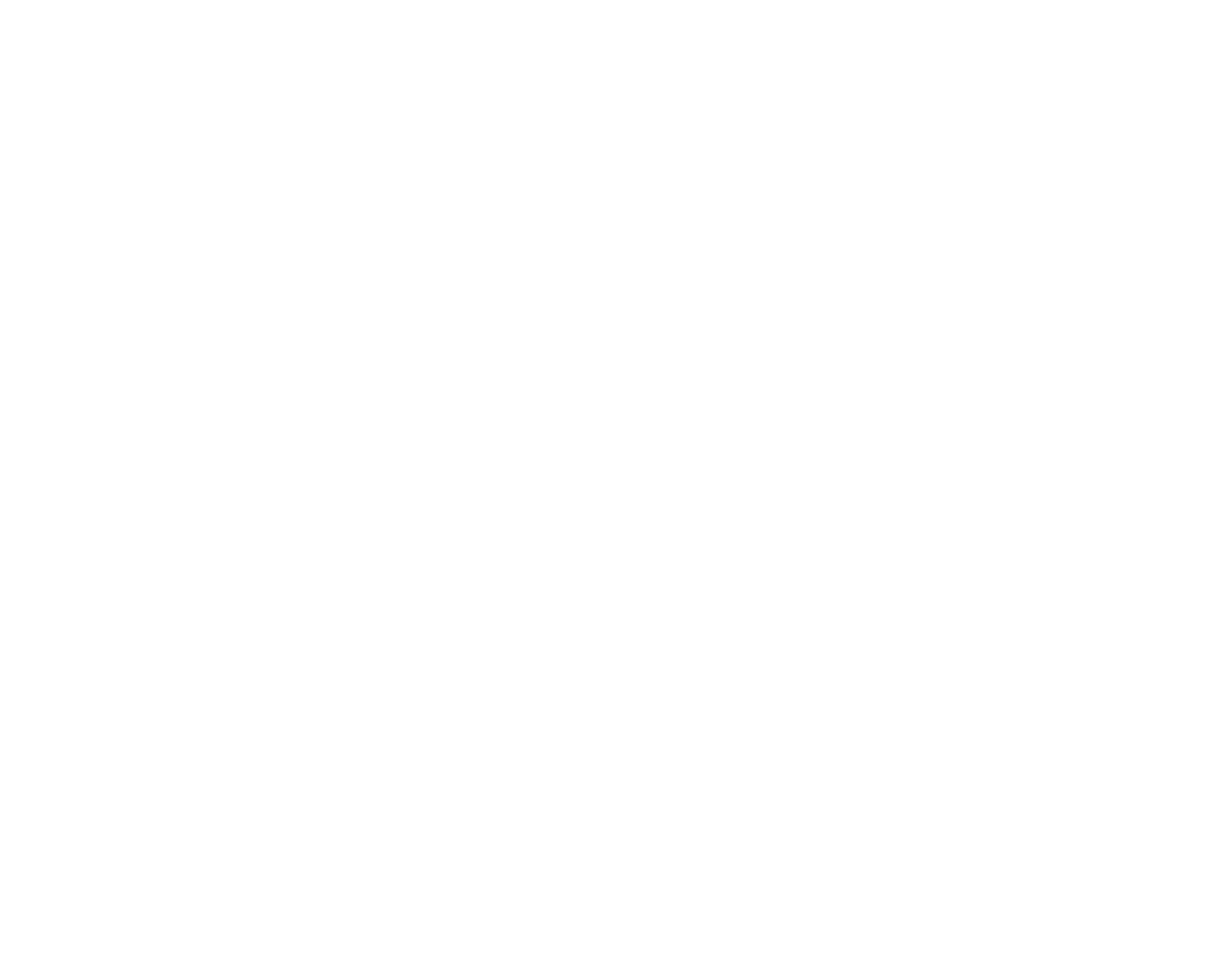## **Contents**

|                                                     | 5 |
|-----------------------------------------------------|---|
| An interview with Baodiao's frontliners, activists, |   |
|                                                     | 6 |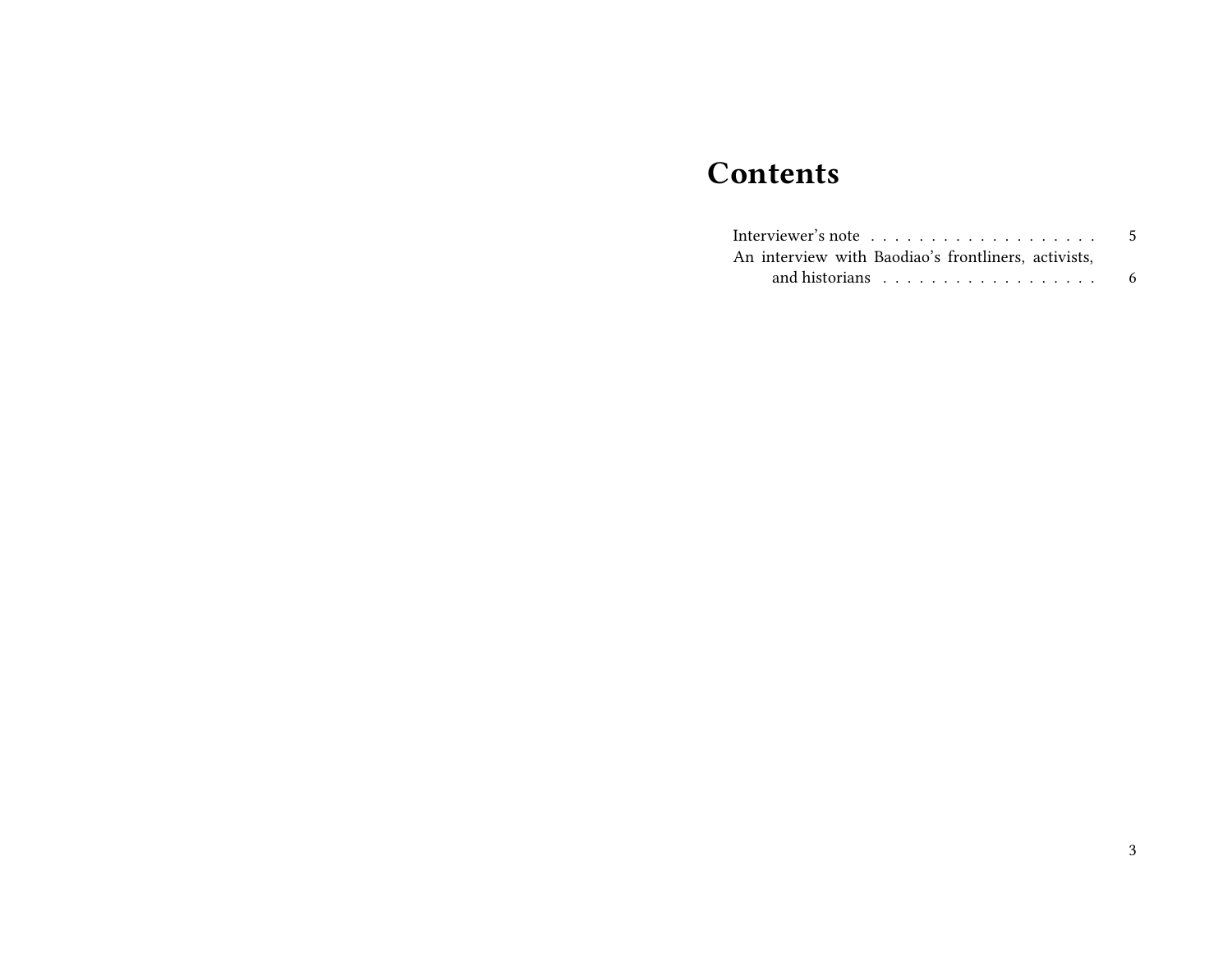On the other hand, it also became very rare for youth in the post-80s generations to embrace the left. Most young people who were politicized after the 1970s were influenced by the liberal pan-democrats—until the 2010s. In this historical overview, it's not difficult to understand Baodiao's historical significance: its unintended consequence was to become an important precursor to Hong Kong's localist political movement. After Baodiao, the general sentiment among the youth in the late 1970's was to downplay our long-time identification with mainland China and focus on local issues. This was at once a success and failure of the Baodiao movement. Success, because the 50s generation overturned the political thaw among generations of Hong Kong masses and served as the vanguard of Hong Kong localist politics; failure, because its liberal leaders of this generation developed very weak politics, unable to even defend the limited political principles of liberalism, and inevitably encouraging the rise of more problematic, right-wing militant elements to dominate the localist movement in recent years. But still, the left was even weaker.

Ultimately, the fifty years of political development since Baodiao represented the first major deepening of democratic values in a major city associated with China. No matter its weaknesses, compared to the many disruptions of democratic movements in China over the years, these fifty years of uninterrupted political growth will be recognized as an invaluable and hard-fought success for the entire legacy of Chinese democratic struggles. Today, the CCP must eradicate this legacy, because it recognizes that these democratic traditions represent too great of a threat. But we must not forget, Baodiao stands at the very beginning of these fifty years of Hong Kong's struggle for liberation.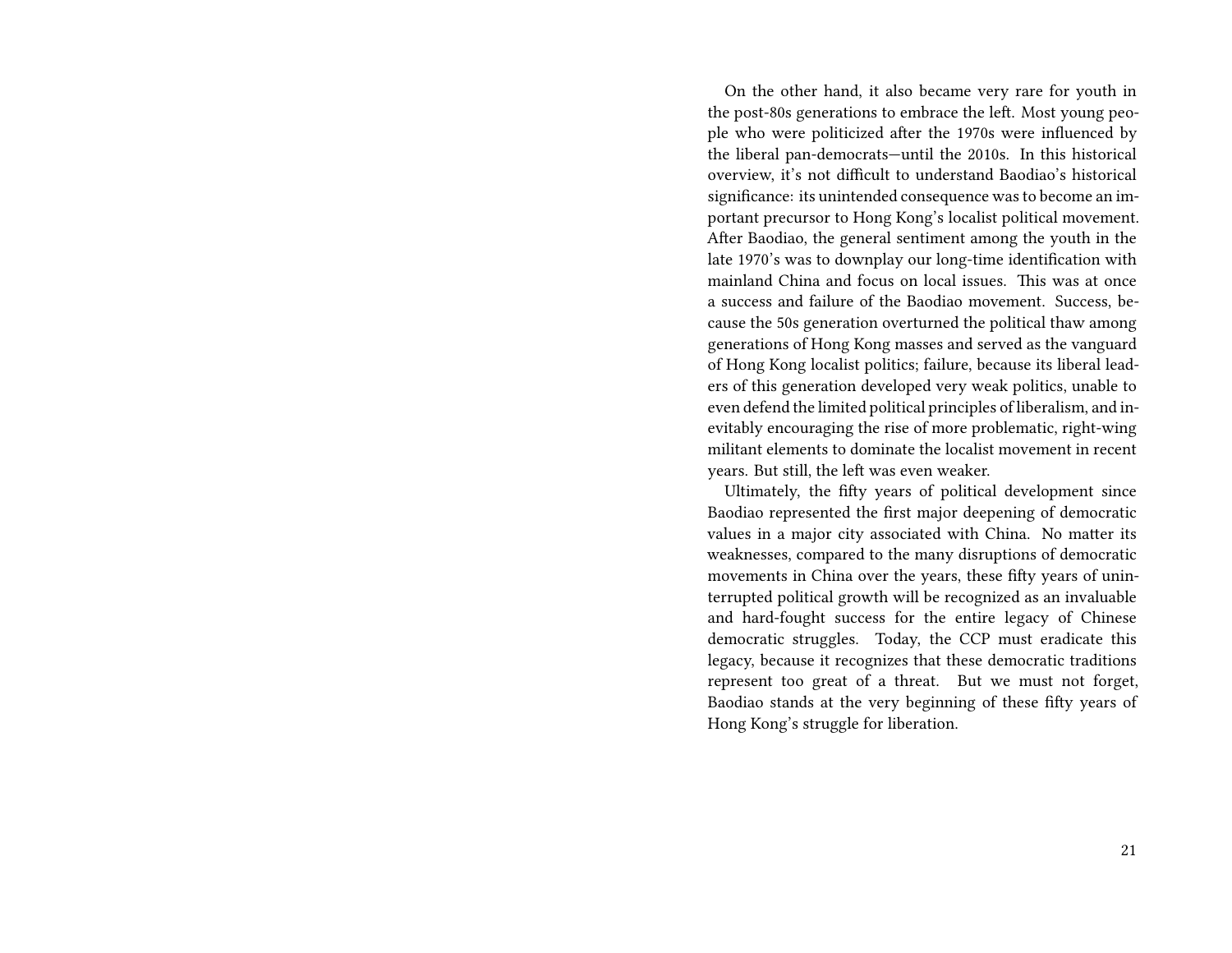stories deserved to be heard, to be critically examined and reflected upon. Their experience is an important part of the diverse genealogies of Hong Kong political culture.

**MCY**: Baodiao's success lies in awakening a local mass movement tethered to broader international issues related to China and the rest of the world. Looking back, there were also many elements that were not liberatory, especially those espousing nationalism and vanguardism of different sorts. Its populism ultimately failed to congeal into a sense of political clarity.

Baodiao's larger lesson is calling for us to revisit the basic question of what counts as meaningful political action at all. Mass movements—or parts of it—can have reactionary elements. How can we out-organize and resist them, emphasizing the human needs of togetherness and solidarity while understanding that attachments to fascist or authoritarian regimes and agents dangerously keep our spirits enslaved?

**ALY**: Baodiao's key significance is that it was the first time a mass anti-colonial resistance in Hong Kong was able to develop outside of the CCP's influence. Even though the CCP's functionaries in Hong Kong were able to quickly adjust their strategy in the wake of Baodiao, infiltrating and taking over many leadership positions in HKFS, their gains were soon neutralized by the Gang of Four's collapse. After that, any youth that followed the CCP chose to do so not for ideological reasons, but for either personal gain, or agreeing with nationalism and authoritarianism. Since the 1980s, it has become very difficult for the CCP to establish a base with the youth of later generations. And thus, though the CCP was able to infiltrate and direct some operations in the HKFS briefly in the 1970s during Baodiao and the years after, it was keen to watch it decline (especially as it was torn apart by the internecine conflicts initiated by the likes of Chin Wan and other far-right localists in 2015)—because there was not much youth left willing to defend it.

## **Interviewer's note**

Fifty years ago, in 1971, "Hongkongers"—then only an inchoate political and cultural identity, developed their first major mass movement. This is not to say that there were no mass struggles prior to 1971 in Hong Kong: Leung Po-lung's brief overview of political strikes in Hong Kong covers this history. But the "Baodiao" movement (XXXX)-short-hand for "Protect Diaoyutai" ( $\boxtimes$ ) in Chinese—represents the first movement led by a generation of people in the city imbued with some inchoate sense of local consciousness (to which today's "Hongkonger" identity can be traced back), born and raised in Hong Kong upon the wave of mass migration from mainland China in the 1950s. The US-backed Japanese regime's recharged claim over Diaoyutai or the Senkaku Islands against Communist China and Kuomintang (KMT) Taiwan initiated a geopolitical conflict that ushered in a transnational wave of anti-imperialist activism that spread from the Chinese diaspora in the US to the youths of Hong Kong and Taiwan. While Chinese national interests and sentiments deeply pervaded many aspects of the movement, Baodiao in Hong Kong unleashed a generation of youth whose political disposition are not reducible to any national interests: for the first time, Hongkongers attempted to navigate through their own unique place in between various state powers, as the Chinese Communist Party (CCP), KMT, and various independent elements vyed for leadership. Many key stalwarts of post-Handover contemporary Hong Kong politics, from both the pan-democratic opposition to the pro-Beijing establishment, were Baodiao's student protesters.

Nearly fifty years later, Hongkongers built their largest and most powerful mass movement yet. I researched how grassroots activists negotiated power between different hegemonic actors during Baodiao for inspiration at the height of this movement in a feature piece on radical left collective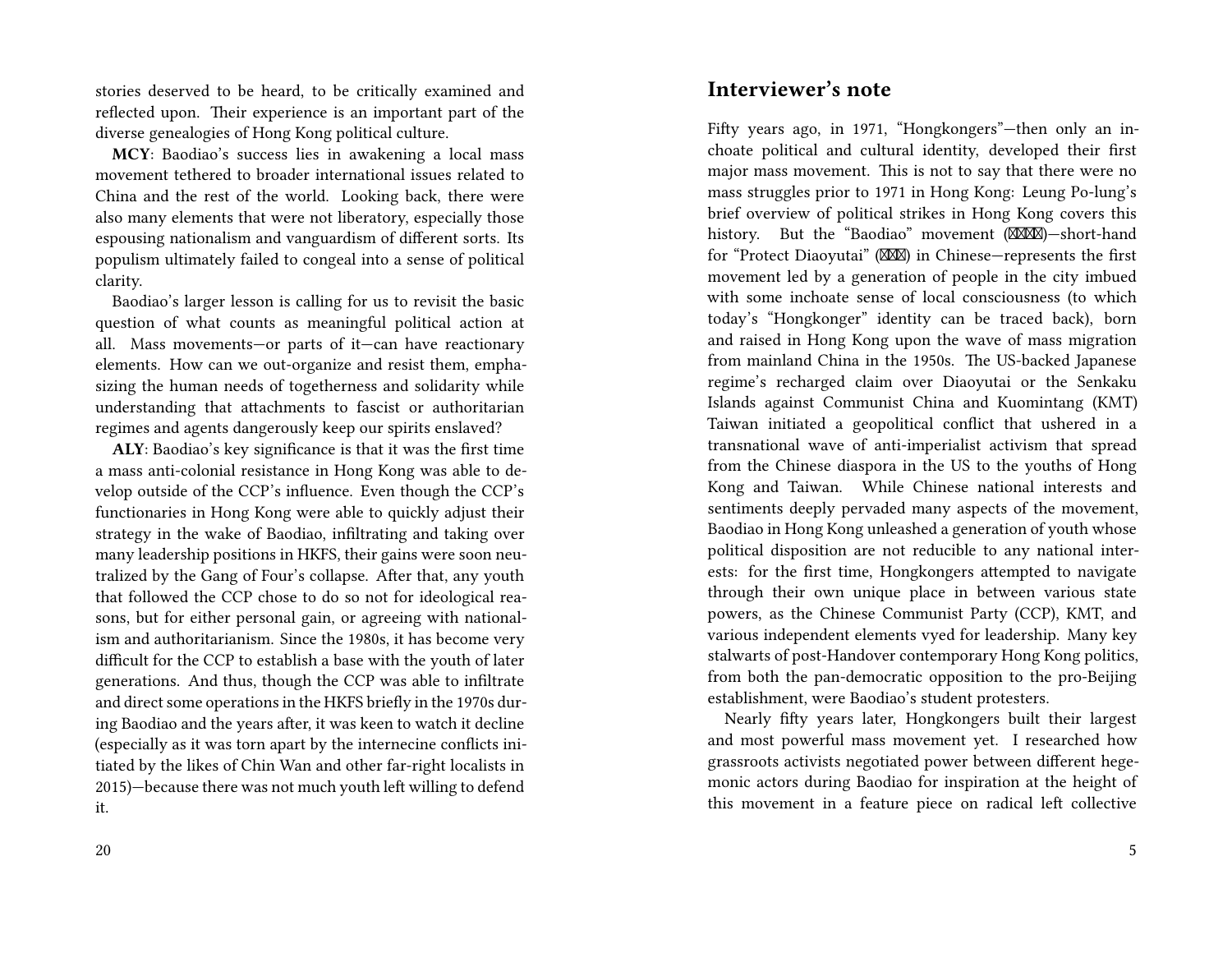and publication *70s Biweekly* (70XXXXX) at the height of the anti-extradition bill protests. Facing the greatest setback for Hong Kong's democratic mass movement in generations today, I look again to Baodiao to mine the past's lessons in order to chart out possible guidance for an uncertain future. This piece does not aim to give a holistic and objective look at the various elements of Baodiao. It has a specific political agenda: Here I interview three Hongkongers whose lives have been touched by Baodiao—all of whom have spent their lives struggling *against* the nationalistic elements in 1971, thinking critically about what it means to articulate an autonomous political vision for and by Hongkongers.

Mok Chiu-yu (XXXIII) is a libertarian socialist activist and artist, a co-founder of *70s Biweekly* that was a significant part of mobilizing the street actions during Baodiao. Law Wing-sang  $(\mathbb{X}\mathbb{X})$  is one of the most important scholars of Hong Kong left-wing and social movement histories today, whose long-time academic position at Lingnan was recently terminated as a part of an ongoing campaign of repression against critical scholars. Au Loong-yu  $(\boxtimes \boxtimes)$  is a writer and labor activist, whose political awakening began during Baodiao as a teenager. I have combined their responses, collected separately, so that the reader can have a richer sense of how the experience, memory, and legacy of Baodiao overlapped and differed between respondents.

Au's comments were originally written in Chinese, and later translated by the interviewer. The interviews have been edited and condensed for clarity.

## **An interview with Baodiao's frontliners, activists, and historians**

**Promise Li:** Each of you found Baodiao a formative experience for your political life—but at different points in time. Can

rather than the brainwashing associated with colonial institutions. After experiencing the bickering and intolerance within Baodiao and later political groups and movements, I was convinced that the thorough transformation of society must incorporate cultural and psychological changes as well as political or economic ones. I continued to work on projects like "people's theaters" and community music production where participants are invited to actively create their own artistic works.

**PL:** What do you think were the successes of the Baodiao movement? What were its failures? And what are its lessons today for Hong Kong?

**LWS**: Baodiao, as a movement, was an occasion for a confluence of multiple types of conflicts. The local implications for the mobilization processes were profound: First, a sizeable number of participants was drawn from the youth generation born in post-WWII Hong Kong; second, the traditional organized right-wing political groups and left-wing groups were not as dominant as in previous movements. Baodiao represented the emergence of local politics that were not determined by the KMT-CCP rivalry. Baodiao was a series of non-violent protests and demonstrations. It was a high watermark of the emergence of civil politics after the 1967 Riots. As a whole, it marked a significant shift turning away from the violent and sectarian protests of both the right-wing KMT or left-wing pro-CCP groups.

However, Baodiao's promise of deepening a whole generation's involvement in local grassroots organizing ultimately failed. In post-Handover Hong Kong, we can witness how many of the Baodiao leaders made use of their participation in the movement to gain personal political capital in joining the establishment. Baodiao gave them a license to prove their "patriotism." Of course, many Baodiao activists refused to join the elites' power play. Many of them were deeply frustrated but still some managed to reconnect their idealism developed in that era to other types of political and cultural work. Their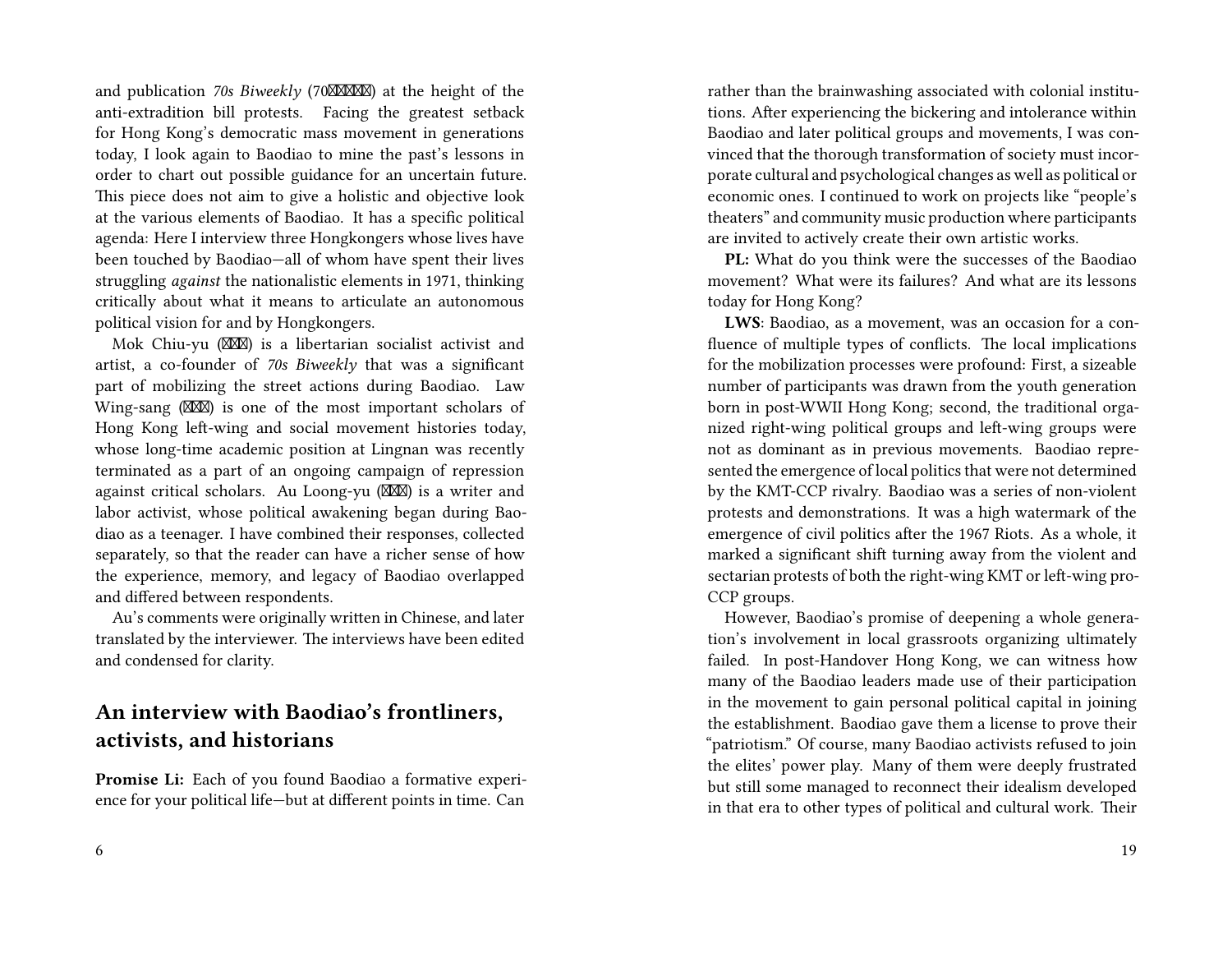When Baodiao started, the youth were like those of the 2019 anti-extradition bill movement—most were only newly politicized. Even some of the early sympathizers with Maoism, like many others on the streets at the time, felt that they needed to strike out on their own paths once the movement truly began. Thus, by the middle of the movement, we could already see clear ideological divisions. And a few years after that, youth and mass movement politics were divided into three factions: the Maoists, the liberals, and the leftists. Many of the Maoist youth later became the key founders and leaders of the pro-Beijing camp in post-Handover Hong Kong. Many in the liberal faction later became the cornerstone of the pan-democratic opposition. And the left developed into various smaller groups, like anarchists or libertarian socialists, Trotskyists, and so on. The left soon became the weakest of these three main tendencies in Hong Kong politics. However, it is worth noting that during the Baodiao movement of 1971–2, the anarchists of *70s Biweekly* were able to most effectively mobilize militant youth action on the streets out of all factions, though their influence was quickly overshadowed.

**MCY**: Tuned to libertarian socialist ideas while experiencing Baodiao, I was holding onto a small group involved in the publication of short-lived magazines, reprinting and translating anarchist classics and new ideas from the likes of Alexander Berkman, Peter Kropotkin, Mikhail Bakunin, Murray Bookchin. I took the idea from the Situationists that one should do what one can on their own, and if one conceives a project that needs more than one person, then find partners to do the task together collectively. My work after Baodiao gradually became more culturally focused and my friends and I began doing radical street theaters, experimenting with various forms of political expression. Seeing bright students and people hoodwinked into supporting dead-end causes and ideas, I realized that education is important—and people would be better off with more libertarian models of pedagogy, like inquiry-based learning,

you begin by telling us about your personal background leading up to the time of the movement, or how the movement contributed to your own politicization?

**Mok Chiu-yu:** Before going abroad for college, I was a high school student at a school in Hong Kong run by the colonial British government. Though our teachers talked about Japanese atrocities, I was curious why they never criticized those done by British colonial authorities. In the sixties, anti-Japanese sentiments, because of the memories of the war, were strong though we were witnessing the influx of Japanese consumer products and electronic goods as well as Japanese pop culture. Dissatisfied with the Hong Kong education system that we called "colonial slave education," I persuaded my middle-class parents to send me to study in Australia (cheaper than the UK or the US and because I had some pen pals in Australia).

In this period of personal independence away from Hong Kong, I was exposed to professors and classmates who taught me about the student movements in Berkeley and other parts of the US. The movement deepened because of the Vietnam War, and Australia, as a younger brother of American imperialism, joined with US militarism. Australian students were recruited to join the war, and discussion on the war engulfed the campuses in Australia. I was one of the many students not happy with just burying myself in books and became involved in anti-war work, activism surrounding Aboriginal land rights, student union organizing, while I read deeply about the New Left and the likes of Martin Luther King Jr. and Che Guevara.

I was also part of that generation of 60s and 70s radicals who did not subscribe to capitalism or bureaucratic communism. The Cultural Revolution intrigued me, but I was not really sure what it was until I returned to Hong Kong, after meeting some ex-Red Guards who had fled to the city. Mao's China certainly promoted nationalism, and the belief of supporting one's own country no matter what sounded obnoxious to me. I was an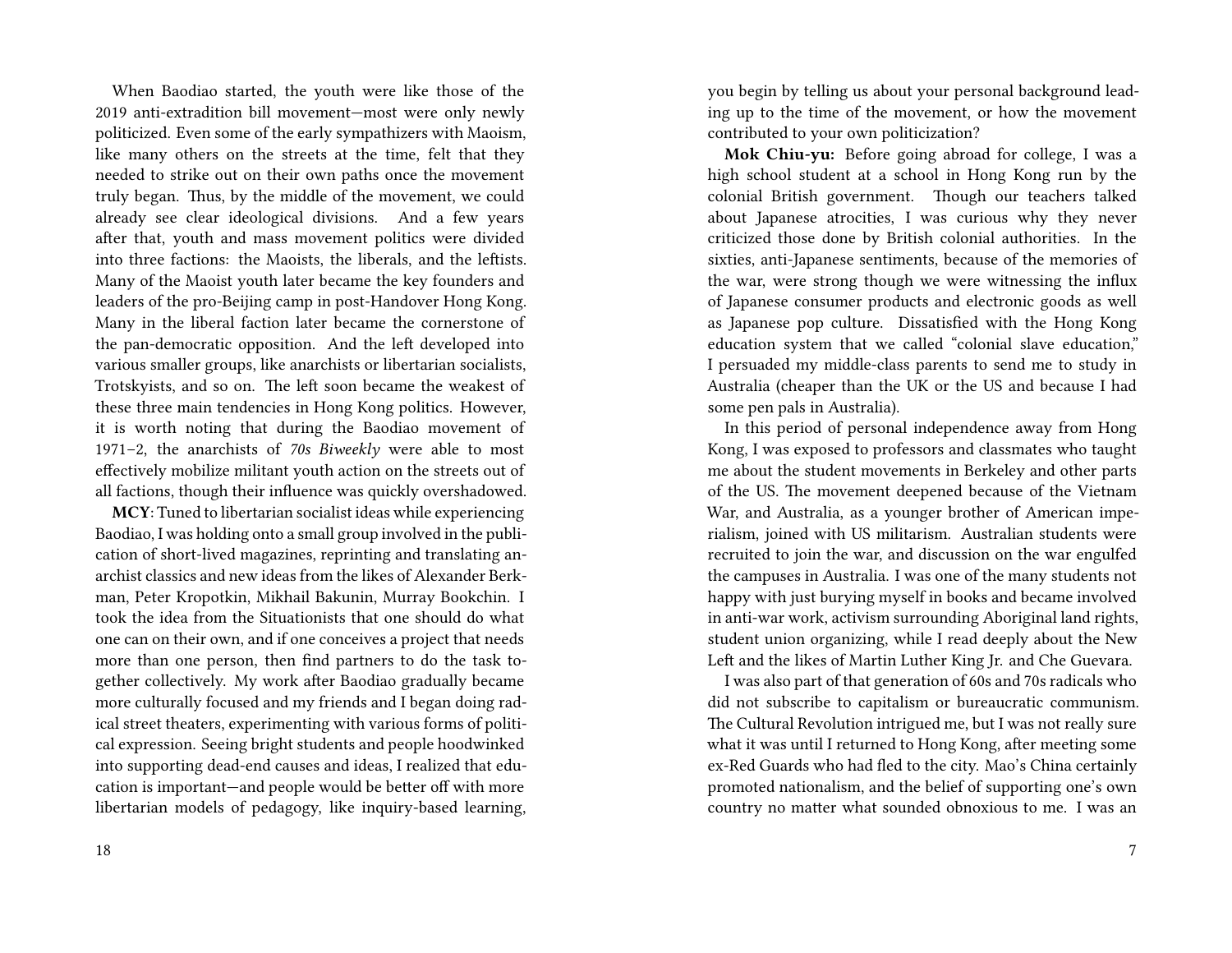internationalist by the time I left Australia and returned to my hometown.

**Law Wing Sang:** I have only a vague personal memory of the Baodiao movement since I was only a junior secondary school student then. But the effects of Baodiao lingered on in Hong Kong: I read about it from public and campus publications, like journals run by different university student bodies, cultural magazines such as *Panku* ( $\boxtimes$ ), *Chinese Student Weekly* (XXXXXX). I later met people who were talking about it when I became a senior secondary student, which was also the time I had my political awakening. I saw Baodiao as a mythic representation of the high tide of student movements when I started my study in the university in the late 1970s—that was when the "Fiery Era" (XXXX) of student activism was quickly passing away. In my first year of college at the Chinese University of Hong Kong (CUHK), I joined a small group of ex-Maoists called "Big River Society" (XXX). They organized a small study group to read classics by the likes of Karl Marx and Mao Zedong; some seniors also guided the juniors to read Althusser, Marcuse, and other New Left writings, which were not taught in the university courses.

I remember the organizing style of these post-Baodiao Maoist groups: With an emphasis on building "comradeship" among members, maintaining a family-like atmosphere, on top of coordinating efforts to run political campaigns. The seniors were eager to pass on experiences to the juniors, like how to campaign and run student union elections and publications, and organizing underground activities. Although the group did not function any longer by my second year, I still learned a lot from these seniors. In my last two years, I was elected as the Chief Editor of the Chinese University Student Press and the President of the CUHK Student Union. The student bodies then organized a number of activities to join the debates about Hong Kong's future after 1997. Since then, some of the friends I met in Big River Society sought

between idealism and power politics within and around Baodiao. Without such critical reflections and reviews, celebrating Baodiao uncritically will inevitably reify Baodiao as a myth that opportunistic actors can keep capitalizing on for their own purposes. But Baodiao still means a lot to me as it remains to be one of the most important reference points for my research and reflection upon the Hong Kong experience. Through contextualizing Baodiao, uncovering the silenced voices about Baodiao, we would know much better about the Hong Kong experience as well as our own political future.

**PL:** How did Baodiao shape and give rise to Hong Kong social movements and other local struggles in the years immediately after?

**ALY**: The main subjects of Baodiao were composed of what I call the "50's Generation"—the youth born and raised in Hong Kong in the 1950s. They later became the vanguard of Hong Kong social movements and politics. There are too many reasons for this to explain now, but basically, this generation took on a very different role than previous ones. Of course, Hong Kong social movement history did not begin with that generation, but the 1970s indeed gave rise to Hong Kong's first mass movement independent of both the KMT and the CCP. More specifically, it began with the 1966 Star Ferry incident, but the energy of that youth movement was interrupted by the negative impact of the 1967 Riots, and took a few more years to be revived. The Baodiao movement represented a new era in Hong Kong politics. Since 1920, all major movements in Hong Kong have been either led by the KMT or the CCP, if not dominated by both elements. At first, both parties represented some form of an anti-colonial resistance movement for Hongkongers facing British oppression. But after 1949, the situation changed: By the 1970s, both parties' political composition became fundamentally the same. Many young people noticed this at the time, so they became increasingly alienated by both parties, though the KMT suffered the worst slump in reputation.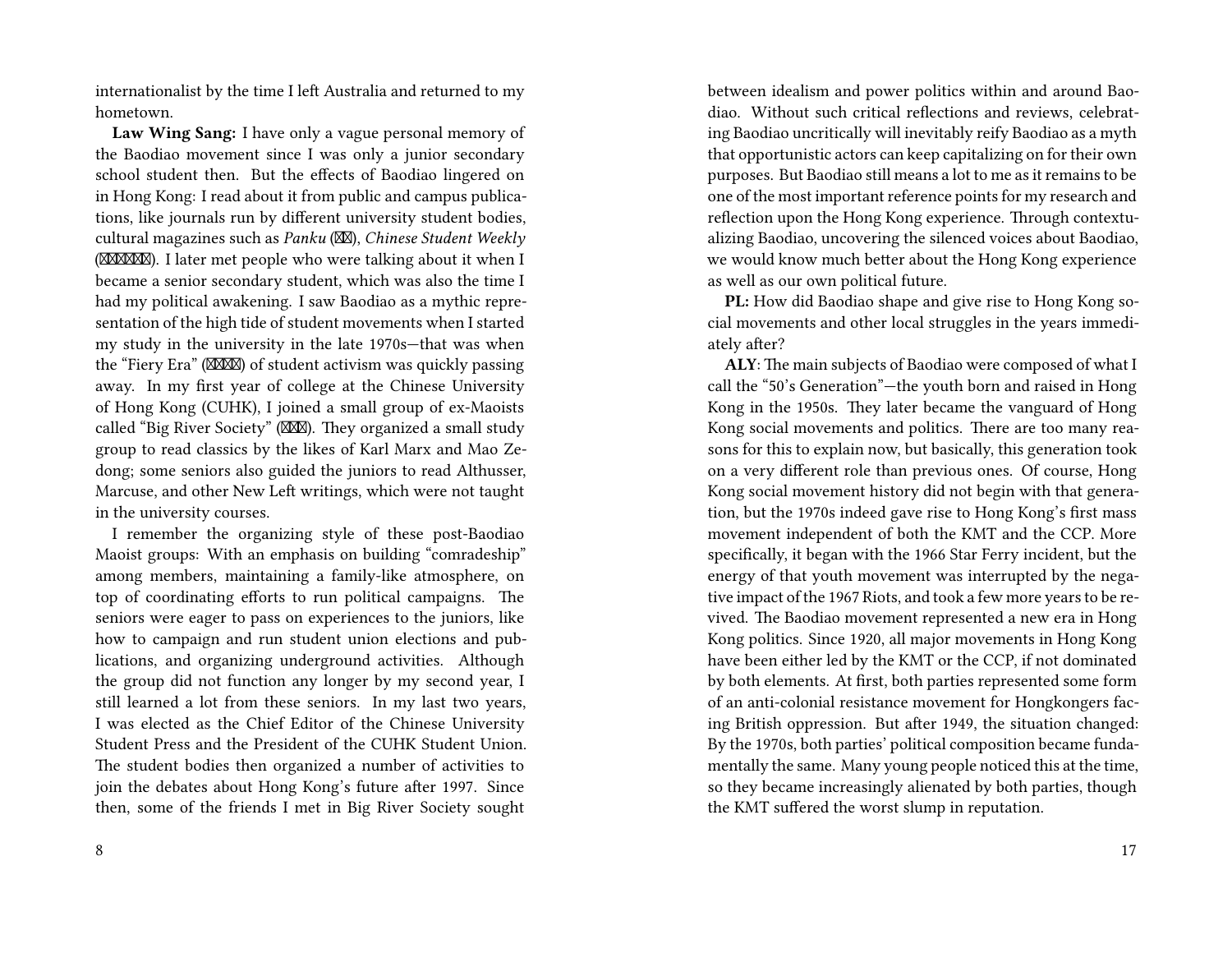the Bangladeshi independence struggle (called East Pakistan at the time, which was waging an anti-colonial struggle against the West Pakistan government which was backed by both the US and Chinese governments), and realizing that these problems I've noticed extend across the world.

I joined the anti-corruption movement against Peter Godber (then-Chief Superintendent of the Royal Hong Kong Police) in 1973, and also kept up with the "Four Antis"  $(MM)$  campaign against local structural inequity issues organized by Ng Chongyin and other former *70s Biweekly* people in the following year. I didn't pay much attention to the Chinese nationalists, even though I didn't realize at the time that they had already given up on decolonization work. I heard about people from pro-CCP nationalists ( $\mathbb{M}\mathbb{M}$ ) telling Hong Kong labor organizers to simply "wait to be liberated by the CCP." In reality, the CCP was instructing those under its influence to bear their oppression, and just focus on recognizing and accommodating the CCP's sovereignty over China. I only fully understood this key ideological difference between the nationalists and other young leftists around 1975, when I started working. By that point, it was easy for me to quickly choose a side, but not the liberals, because they were already disinterested in militant movementbuilding. The only option was this dwindling group of young leftists who were not swayed by CCP nationalism.

**PL:** Law, as one of the foremost researchers of Baodiao and Hong Kong left-wing and social movement history, how would you characterize your own relationship today with Baodiao, and how has this movement shaped your research trajectory and politics?

**LWS**: Baodiao contributed to the constitution of my political identity in my early years. Yet, over the years, I have distanced myself from the myth of Baodiao I once subscribed to. Collective reflection upon the complexity of Baodiao has never started; it remains to be consumed as the myth of "nationalist awakening," etc. Not much effort has been paid to the interplay

professional development in different fields; some worked as the core members of the Hong Kong Professional Teachers' Union (HKPTU), which was compelled to disband recently.

**Au Loong-yu**: When the Baodiao movement was happening in 1971, I was 14 years old, about to be in Form 2 of secondary school. I didn't really notice the movement until the repression of the July 7<sup>th</sup> protests at Victoria Park, which caught my attention in the newspapers and led me to sympathize with the protestors and some of my earliest dislike of the police. The colonial regime's daily actions provoked the most politically sensitive among the youth to build a movement against it. Even during primary school, I felt the oppressive pressure of the force-feeding and impoverishing colonial education system. On top of that, my father's small business had failed, which left merchandise needing to be sold for us to get by. He sent me and my brother as hawkers to sell them at Sham Shui Po to make some money for the family, where I daily watched how the police would disrespect and oppress the small vendors for many days at that marketplace.

I guess that this type of colonial condition would sooner or later open up people's hearts for the seeds of discontent, and the July 7<sup>th</sup> protests catalyzed the growth of these seeds. At the time I didn't think of myself as wanting to "organize in politics" yet, but merely just feeling some vague sense of wanting to act against injustice. Not long after the events of July 7<sup>th</sup>, I read in the paper that the Hong Kong Federation of Students (HKFS) had just formed a Baodiao concern group for secondary school students, and so I immediately went and signed up. When I went to the first meeting, I realized that most of the organizers were older secondary school students (Form 5 or higher), and felt pretty nervous at first. By that point, the movement had grown quite a bit, and everyone was busy organizing protests and other programming. By 1972, the movement reached a low point, and everyone began debating about the future of the movement. I was there in one of those discus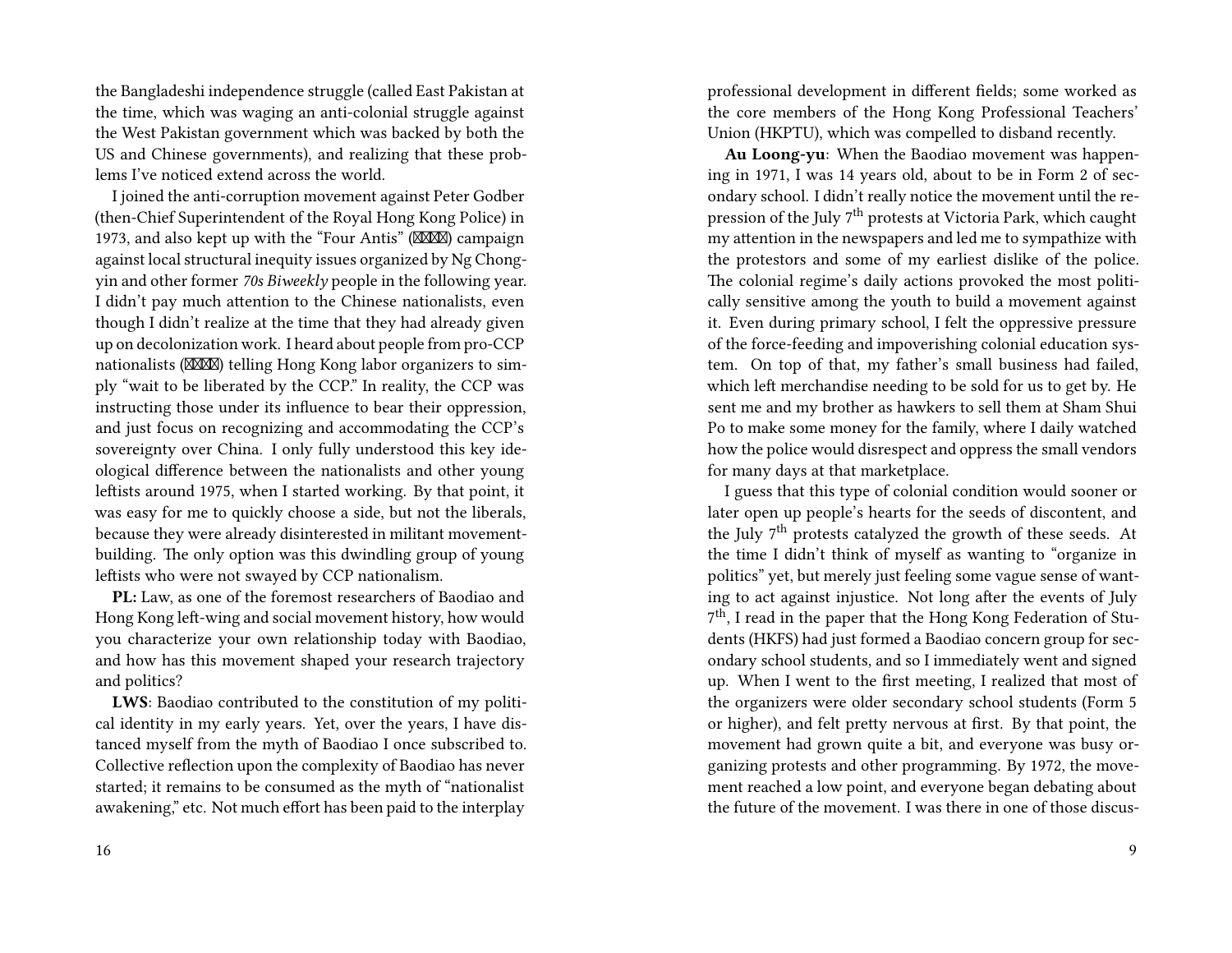sions, which was held during a picnic in a park, and remembered that everyone felt unsure about how to bounce back from the movement's low point and internal differences. I didn't really get these higher-level ideological discussions at the time, and felt even more lost than the other student leaders. But from that point on, my life was changed. Soon after, I started pitching articles to a student magazine *Chinese Student Weekly*, critiquing aspects about my school and various members of its administration—my first attempt in sharpening my political questions.

**PL:** Insurgent pro-Chinese nationalism remained a key force in the Baodiao protests, but my understanding is that groups like *70s Biweekly* and other non-nationalist factions attempted to oppose these elements? What were the difficulties of such a task, and what were some tactics activists drew on to try promoting a non-nationalistic anti-imperialist component of the struggle?

**MCY**: I personally thought that the international student revolts of that era and other oppressed peoples' movements worldwide should be connected. Baodiao, of course, was a movement protecting the Chinese sovereignty of the Diaoyu Islands. and I was reluctant in joining a nationalistic movement. But my commitment to internationalism and my understanding of the world then was that the return of Okinawa and the other Ryukyus Islands to Japan was a collusion of American and Japanese imperialisms and should be resisted. So to me, the Baodiao movement was a part of a larger solidarity struggle against American imperialism and its allies. And when the British suppressed our demonstration from very early on, the movement began to have an anti-British thrust as well. We resorted to civil disobedience as a tactic, with repeated demonstrations deemed to be a violation of the public order ordinance enacted to control the pro-Beijing communist forces in Hong Kong in 1967.

Mong Kok, seeing lots of poor "boat people" ( $\boxtimes$ ), mothers holding their babies to beg for money. I remember these faces, and I keep asking why a society can treat its people like this. I later joined some other young activists (many later turned into nationalists) to do outreach to other poor and working-class folks in my neighborhood, and realized that there are many people even poorer than my family. I worked as a mover for a moving company after I graduated, and that was my first time seeing how rich people lived in their mansions. This made me even more determined to answer my questions about politics and society.

I didn't pay much attention to the Chinese nationalists, even though I didn't realize at the time that they had already given up on decolonization work. I heard about people from pro-CCP nationalists (XXXXIII) telling Hong Kong labor organizers to simply 'wait to be liberated by the CCP.'

*Chinese Student Weekly* allowed me to follow in the tradition of the May Fourth movement and understand the value of democratic and scientific thinking, cleansing me of my colonial "mis-education." But after I graduated, I was beginning to feel dissatisfied with what I could learn from the publication on the social issues I cared about. Around 1972, I discovered *70s Biweekly*—whose members I found out were pivotal in organizing many of the Baodiao mobilizations just a few years ago—and that magazine was central in radicalizing me to the left. I cannot remember exactly which articles influenced me the most, nor did I fully understand all of their content then. But two things vividly stuck with me from the magazine. The first was a comic strip in one of its issues, illustrating a man who lost a feature of his face with each award or medal gained on his chest. I was afraid of becoming someone like this. The second was its 1971 issue, which I read afterward, reporting on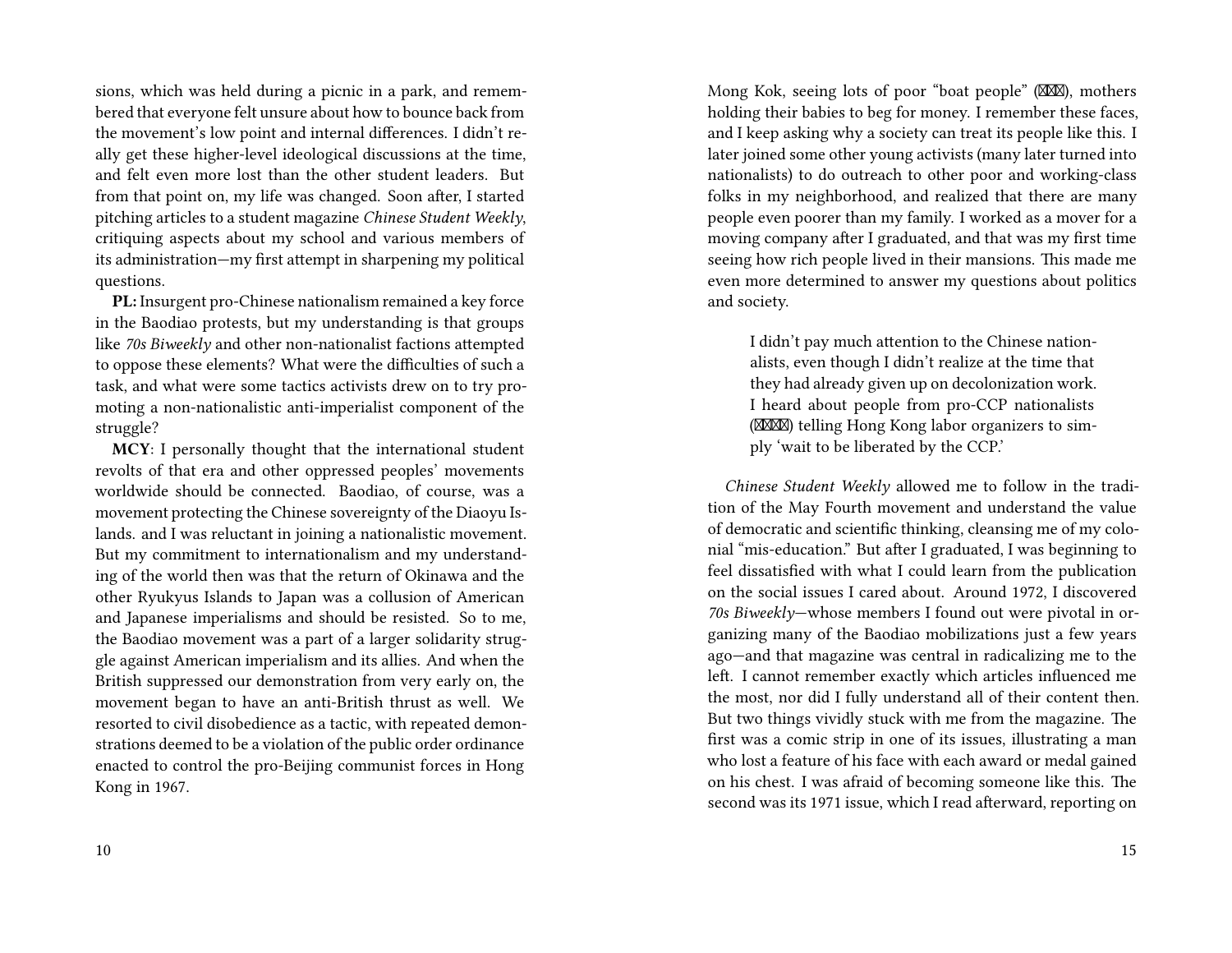The state powers are the only players; claims of sovereignty have become purely a tool to mobilize for jingoistic nationalism. The past position of "Baodiao with an alternative agenda" becomes less and less possible to flourish. Hong Kong should learn the historical lessons of Baodiao by examining critically the contexts in which Baodiao broke out and transformed. Serious reflection upon the dangerous path of "critical Chinese nationalism" is badly needed.

**PL:** Au, you continued to be politically active after Baodiao for decades, organizing around Chinese labor solidarity and local Hong Kong workers' issues through groups like Sun Miu (later renamed Pioneer Group), Globalization Monitor, Borderless Movement, among others. How did the Baodiao experience influence your own political development into the left?

**ALY**: I became a leftist after I graduated from secondary school, and only then did I begin to understand the influence of the Chinese nationalist elements and the ideological divisions within the Baodiao movement's left-wing. Some elders at the movement at the time showed me some articles from Wen Wei Po, talking about how many Chinese nationalists were skeptical of the movement at first, but were inspired to join en masse after seeing the youth protesters' militancy. They quickly tried co-opting the movement to steer many young people toward "learning about the Motherland." singing praises of Mao and the CCP. Even though the Communists' reputation was decimated in the public eye after the 1967 Riots, they continued to have some important mass base across the different social strata.

After Baodiao, they quickly harnessed their new gains from the movement to become the dominant ideological strain among the universities' student organizations. But they didn't attract me: Even though at first I had some hints of anticolonial nationalist sentiments, I was always more interested in social issues and the problem of wealth inequality. Every time I came home from school, I had to pass by the piers at

The pro-Chinese nationalism faction of the movement used it to promote identification with Communist China and wanted to keep the Baodiao protests separated from being genuinely anti-colonial. It was a time when young people were growing up and were searching for an identity. The young people born after the war in Hong Kong have been growing up and most of them did not identify with the British, the colonizer or with the Chinese Communist regime. There was genuine dissatisfaction with British colonial rule, such as the 1966 Star Ferry protests and the 1967 riots (though both failed to gain mass popular support). Arriving back in Hong Kong in the late 60s, I helped found a youth biweekly publication and collective— *70s Biweekly*— made up of university students, graduates, and working youths. We were an amorphous group tied to the ideas of anti-colonialism, anti-capitalism, and socialist grassroots democracy. We eventually became more action-oriented, and so we organized, using the magazine as a point of contact and an organizing tool to build a movement to campaign for Chinese to become one of the city's official languages. That was in 1970 and there were mass meetings, discussions, but there were not really any demonstrations in the streets, not until February 1971 when an outdoor demonstration was held over the Diaoyutai issue.

The issue of sovereignty was first noticed by Chinese students (mostly from Hong Kong and Taiwan in those days) in America and they were interested in rallying all the Chinese in the world to support the protests against the collusion between Japan and the US. I remember that the first Hong Kongers who were connected with the students in America were teachers connected to the Hong Kong Polytechnic University and a poets' association. It did not take long for the *70s Biweekly* group to organize a Baodiao demonstration on February 20<sup>th</sup>, 1971. But it turned out that there was a pro-Beijing group that got wind of our plans, and wanting to take leadership, quickly organized a demonstration two days